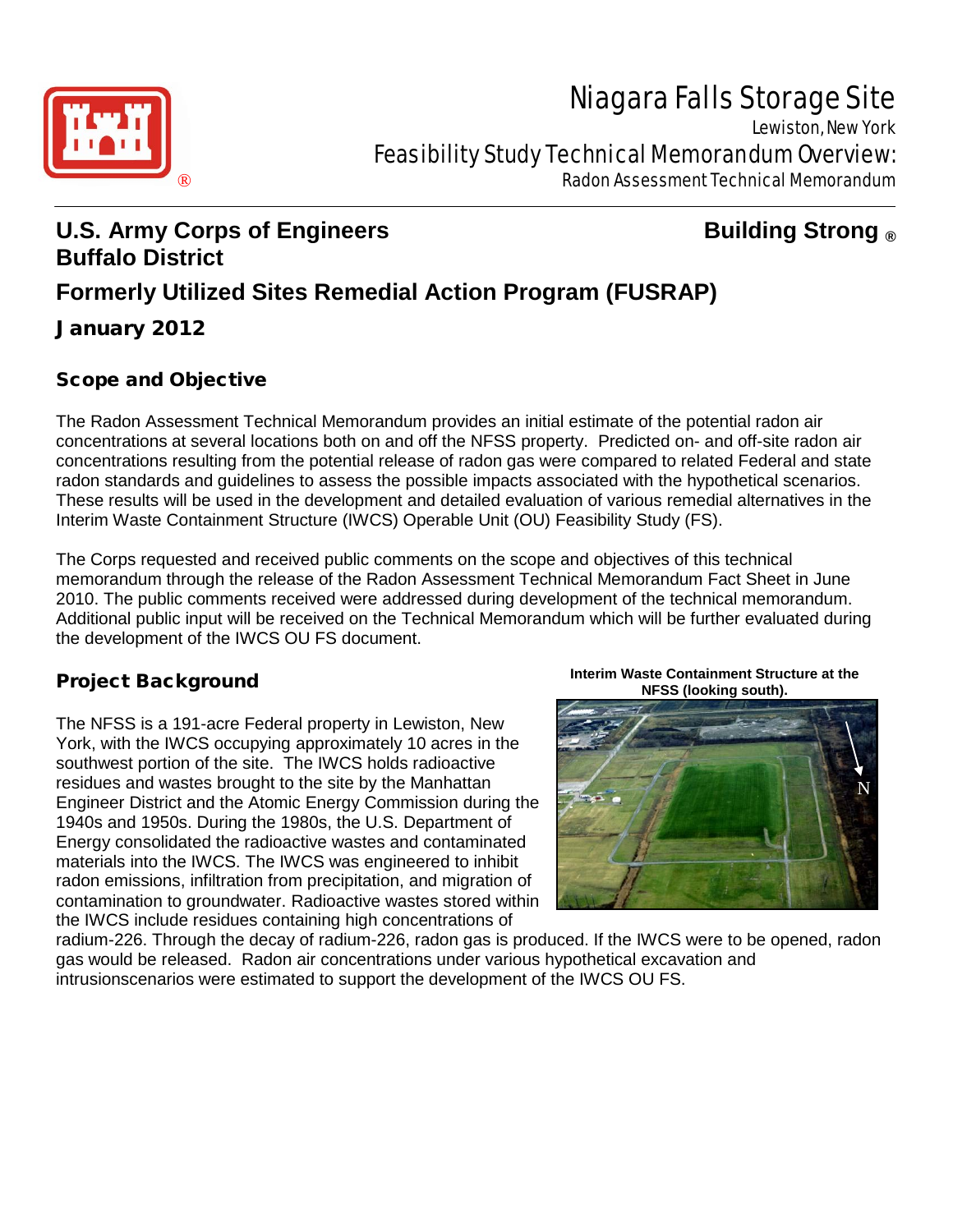## Scenarios Evaluated

Two general types of hypothetical scenarios were considered: excavation (intentional opening of the IWCS) and intrusion (unintentional breach of the IWCS). The hypothetical excavation scenarios include:

- Removal of all K-65 residues within the IWCS
- Removal of all residues within the IWCS
- Removal of the entire contents of the IWCS

The hypothetical intrusion scenarios include:

- Damage to the IWCS due to the use of heavy equipment
- Damage to the IWCS due to an earthquake
- Damage to the IWCS by drilling into the residues
- Damage to the IWCS from a burrowing animal

## Modeling Methodology and Assumptions

The radon assessment was conducted using the following models:

- A flux attenuation model developed by the Nuclear Regulatory Commission (NRC) to model radon movement through the IWCS and subsequent release to the environment
- The Residual Radiation Code (RESRAD) computer model for estimating radon air concentrations on-site
- The Clean Air Act Assessment Package 1988 (CAP88) computer model to estimate radon air concentrations off-site

Radon air concentrations were modeled for someone occupying or visiting the site, and also computed for eight off-site locations in the vicinity of the NFSS including the school and nearby business and residential locations.

## Modeling Results and General Conclusions

The hypothetical excavation scenarios were developed to predict radon releases to support the evaluation of the remedial action alternatives in the IWCS OU FS. Modeling results are summarized for both long and shortterm meteorological conditions for the hypothetical excavation and intrusion scenarios.

#### *Excavation Scenarios*

Modeling results for hypothetical excavation scenarios without engineering controls indicate that:

- Off-site radon air concentration limits were exceeded for all excavation scenarios associated with long-term releases based on historical long-term weather conditions
- Off-site radon air concentration limits were exceeded for all excavation scenarios associated with short-term releases based on extremely stable short-term weather conditions
- On-site occupational air concentration limits were exceeded for all excavation scenarios associated with historical long-term weather wind speed and the extremely stable short-term weather wind speed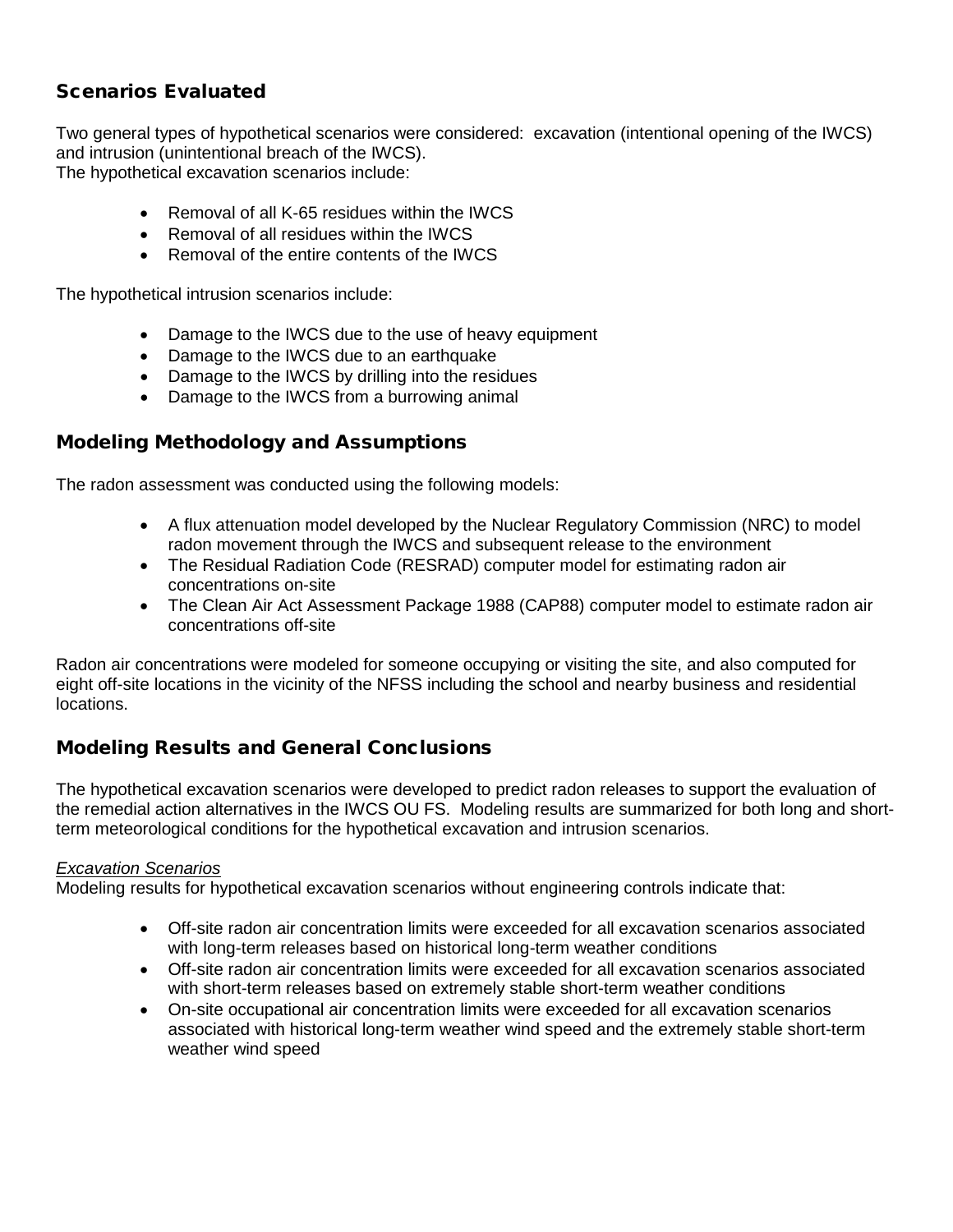The modeling results for the hypothetical excavation scenarios indicate that in order to protect worker and public health, properly designed and fully functional radon abatement/control systems should be in place prior to any actions associated with removal of residues from the IWCS. All IWCS OU FS removal alternatives that involve extraction of radium-bearing residues from the IWCS need to include costs associated with the design, installation, operation, and maintenance of a radon abatement/control system.

#### *Intrusion Scenarios*

The hypothetical intrusion scenarios were developed to predict possible radon releases associated with uncontrolled conditions at the NFSS and to support the evaluation of the No Action alternative in the IWCS OU FS. Some hypothetical intrusion scenario evaluations may also be applicable to potential remedial action alternatives. Modeling results for the hypothetical intrusion scenarios indicate that:

- Off-site radon air concentration limits were exceeded for only one intrusion scenario (damage to the IWCS due to the use of heavy equipment) associated with long-term releases based on historical long-term weather conditions
- On-site occupational air concentrations were exceeded for damage to the IWCS due to heavy equipment intrusion associated with historical, long-term weather wind speed and extremely stable, short-term weather wind speed

The evaluation of the hypothetical intrusion scenarios indicate that a No Action Alternative would not be protective of human health and the environment for one intrusion scenario (i.e., damage due to the use of heavy equipment) based on predicted on-site and off-site radon air concentrations associated with historical, long-term weather conditions and extremely stable, short-term weather conditions.

As exposure to radon is one of the most significant exposure pathways to be considered in assessing potential risk if the IWCS were to be opened (intentionally or unintentionally), radon exposures will continue to be evaluated in subsequent IWCS OU FS documents, including the technical memorandum on health effects for hypothetical exposures.

## Public Input Regarding the Radon Assessment Technical Memorandum

The Corps is preparing a number of TMs which will be made available to the public prior to the development and release of the IWCS OU FS Report. The Corps encourages input from the public regarding the conclusions of each TM. Public response to this document should be provided to the Corps by April 28, 2012, to allow the Corps to consider the input during development of the IWCS OU FS Report. Responses to public comments on the TM will be made available on the project website. Input can be sent via e-mail to fusrap@usace.army.mil (please be sure to note "Radon Assessment TM" in the subject of the e-mail) or mail your comments to the FUSRAP Team at the address noted below.

## Public Workshop for the Radon Assessment Technical Memorandum

In addition to the opportunity to provide written comments, the Corps is hosting a public workshop on **March 28, 2012**, beginning at **6 pm** to present and discuss the results of this TM with the community. The workshop will be held at the **Lewiston Senior Center** located at **4361 Lower River Road, Youngstown, NY 14174**. The Corps will send out a '*News from the Corps*' and post a notice in the local newspapers detailing the agenda for this public workshop by the end of February.